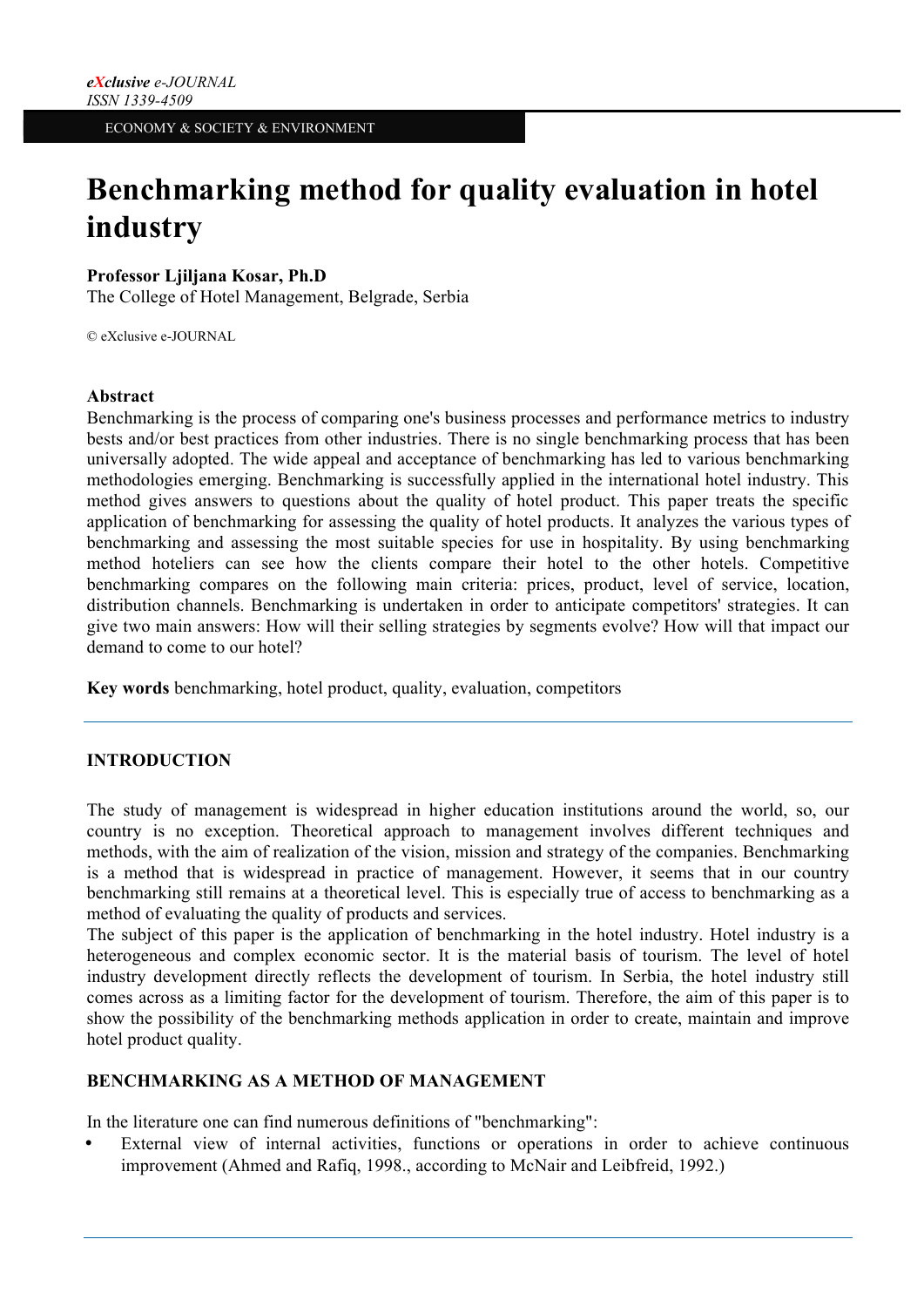- The process by which entrepreneurs identify and are financed by the industry leaders, comparing their products, services and practices and implement procedures to improve their performance to become equal to or better than the competition (Jafari, 2000.)
- Continuous, systematic process of evaluation of products, services or business organizations that are recognized as best practice with the aim of organizing improvement (Spendolini, 1992).
- The art of determining how and why some individuals or companies do business better than others (Kotler, 1994).
- Measuring your results with others and learning from others, most direct competitors. He begins by comparing their own strategies with the strategy competitors, continues to comparison of various business processes, products, technical solutions and functions of the competitors with their own solutions and functions, and therefore to know the current shortcomings and to assess opportunities to become better than your competitors (Ferišak, 1998.)
- A systematic procedure for comparative measurements with the aim to realize a continuous improvement (Wöber, 2002.)
- Techniques and tools to improve performance and to establish quality process directed toward the best (Fong, Cheng, Ho, 1995.)

The term benchmarking comes from the term benchmark. Benchmark is a norm or standard by which some phenomenon can be measured and assessed. Here comes to the fore the meaning of benchmarking as a method of quality evaluating. It is known that the quality of products and services is a market category that can be measured. So it is a comparison in relation to established standards that characterize the performance of products, services and processes. Benchmarking is a continuous process of identifying, understanding and adaptation of equipment, processes, products and services of organization with the best results in order to improve their own business (Kosar, Đurišić, 2010).

There are many different types of benchmarking:

- **Process benchmarking** the initiating firm focuses its observation and investigation of business processes with a goal of identifying and observing the best practices from one or more benchmark firms. Activity analysis will be required where the objective is to benchmark cost and efficiency; increasingly applied to back-office processes where outsourcing may be a consideration.
- **Financial benchmarking** performing a financial analysis and comparing the results in an effort to assess your overall competitiveness and productivity.
- **Benchmarking from an investor perspective-** extending the benchmarking universe to also compare to peer companies that can be considered alternative investment opportunities from the perspective of an investor.
- **Performance benchmarking** allows the initiator firm to assess their competitive position by comparing products and services with those of target firms.
- **Product benchmarking** the process of designing new products or upgrades to current ones. This process can sometimes involve reverse engineering which is taking apart competitors products to find strengths and weaknesses.
- **Strategic benchmarking** involves observing how others compete. This type is usually not industry specific, meaning it is best to look at other industries.
- **Functional benchmarking** a company will focus its benchmarking on a single function to improve the operation of that particular function. Complex functions such as Human Resources, Finance and Accounting and Information and Communication Technology are unlikely to be directly comparable in cost and efficiency terms and may need to be disaggregated into processes to make valid comparison.
- **Best-in-class benchmarking** involves studying the leading competitor or the company that best carries out a specific function.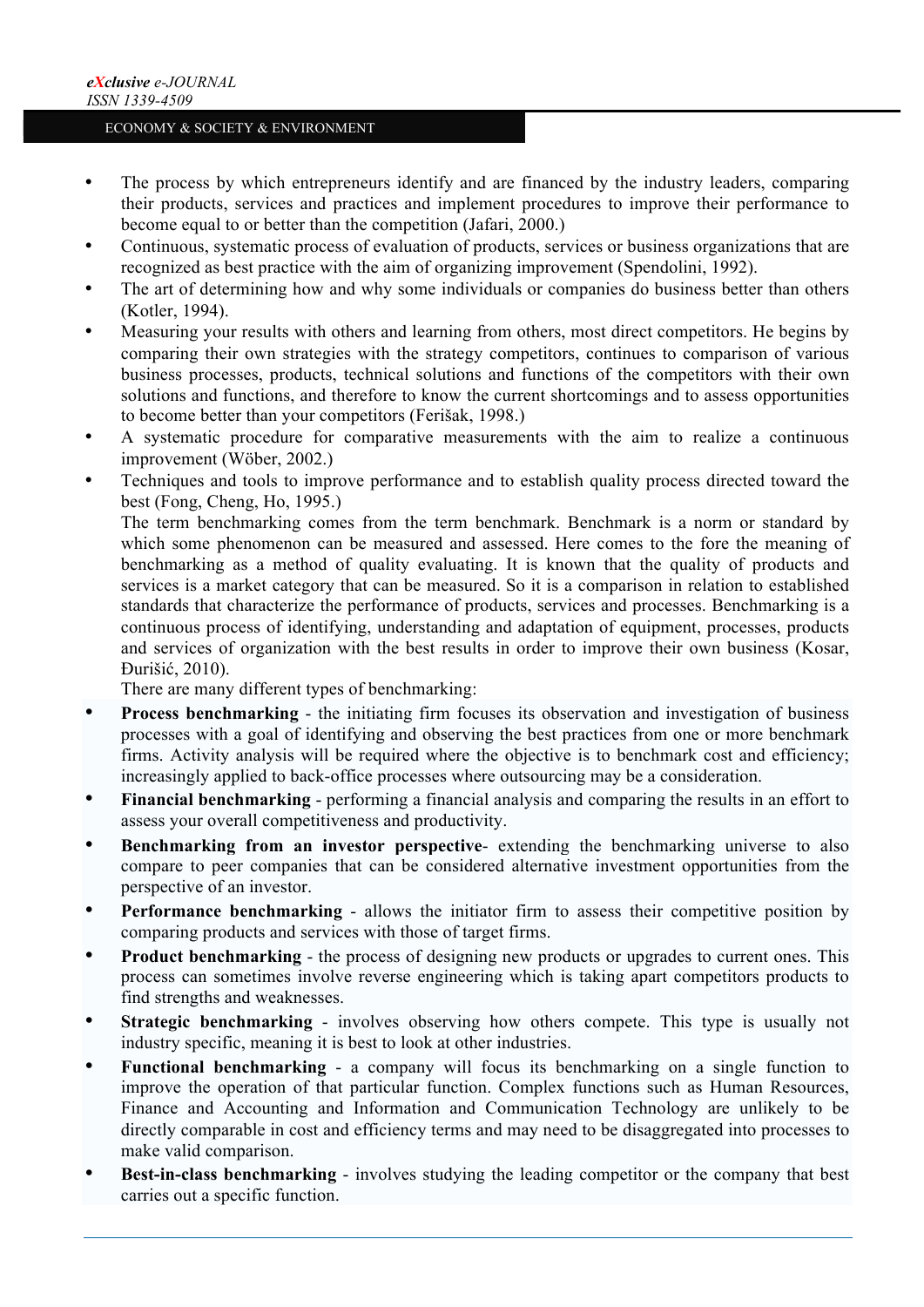• **Operational benchmarking** - embraces everything from staffing and productivity to office flow and analysis of procedures performed (Dumford, 2007).

In business practice there are two basic types of benchmarking: internal and external. Internal benchmarking is carried out within the organization, to identify delay Strengths, Weaknesses, Opportunities and Threats (SWOT analysis). In this way, it made business insight, and conducts a kind of quality control of products, services and processes. External benchmarking is a process of comparison with other organizations. It appears in several forms: competitive, trans-industrial and sector benchmarking. When done in comparison with organizations within the same sector, then it is the competition benchmarking. When comparing the organization performs relative to the aggregate indicators concentrate on the level of sectors or industries, then it is the sector benchmarking. Sector benchmarking is territorially defined. When it comes to comparison with other organizations in the sector, thus non-competitors, then it is the trans-industrial benchmarking. Trans-industrial benchmarking can be conducted in relation to the activities of other organizations operating in the same socio-political conditions (Kosar, Đurišić, 2010).

# **BENCHMARKING APPLICATION IN HOTEL INDUSTRY**

Benchmarking is applied in hotel management. It is often used in order to achieve business strategies, and less as a method of quality evaluation. International consulting companies use benchmarking methods in their research, to analyze the situation and to project the future development of hotel industry in a certain area. The work of these companies can be considered a sector destination benchmarking. Destination benchmarking can have a very great deal of space. It can be seen in the tabular overview that follows.

| August 2011 vs August 2010 (in Euros) |       |      |            |        |        |       |                     |            |               |
|---------------------------------------|-------|------|------------|--------|--------|-------|---------------------|------------|---------------|
| Region                                | Occ % |      | <b>ADR</b> |        | RevPAR |       | % Change from 08 10 |            |               |
|                                       | 2011  | 2010 | 2011       | 2010   | 2011   | 2010  | Occ                 | <b>ADR</b> | <b>RevPAR</b> |
| <b>Asia Pacific</b>                   | 68,1  | 68,0 | 98,74      | 100,24 | 67,27  | 68,21 | 0,1                 | $-1,5$     | $-1,4$        |
| Central&South Asia                    | 52,3  | 56,8 | 95,71      | 106.99 | 50,07  | 60,73 | $-7,8$              | $-10,5$    | $-17,6$       |
| Northeastern Asia                     | 68,9  | 69,5 | 90,99      | 96,07  | 62,65  | 66,73 | $-0.9$              | $-5.3$     | $-6,1$        |
| Southeastern Asia                     | 66,2  | 63,7 | 98,84      | 98,66  | 65,47  | 62,80 | 4,0                 | 0.2        | 4,2           |
| Australia&Oceania                     | 74,6  | 72,6 | 122,19     | 111,98 | 91,12  | 81,31 | 2,7                 | 9,1        | 12,1          |
| Americas                              | 66,3  | 64,1 | 72,28      | 79,34  | 47,93  | 50,84 | 3,5                 | $-8,9$     | $-5,7$        |
| North America                         | 66,4  | 64,1 | 71,61      | 78,77  | 47,53  | 50,48 | 3,6                 | $-9,1$     | $-5,8$        |
| Caribbean                             | 59,8  | 60,3 | 99,66      | 110,49 | 59,63  | 66,65 | $-0.8$              | $-9,8$     | $-10,5$       |
| Central America                       | 58,4  | 60,9 | 72,93      | 83,03  | 42,57  | 50,55 | $-4,1$              | $-12,2$    | $-15,8$       |

Table no. 1- Word Regions - Main Hotel Industry Results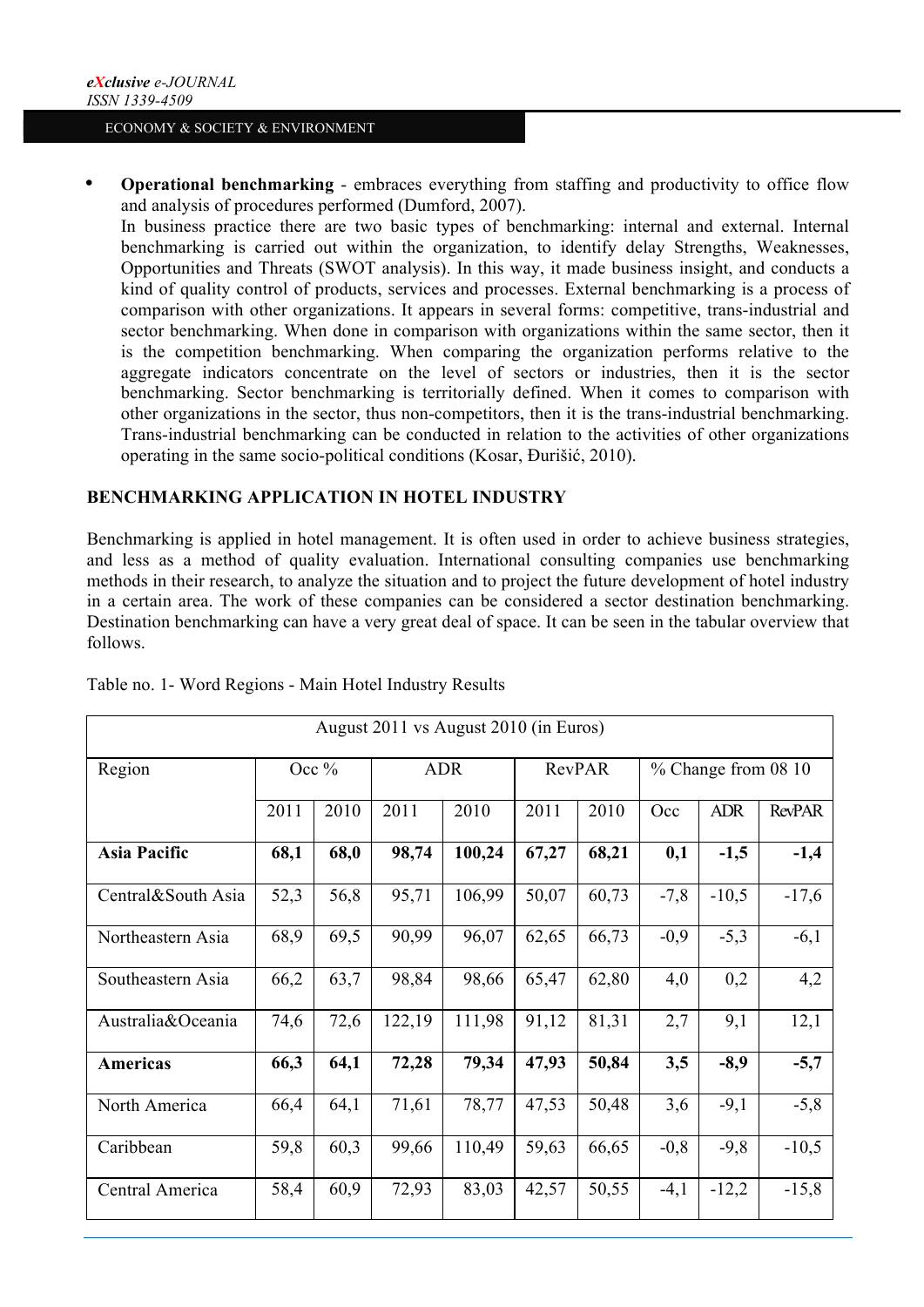| South America      | 68,4 | 67,4 | 99,00  | 93,88  | 67,76 | 63,26 | 1,6     | 5,5     | 7,1     |
|--------------------|------|------|--------|--------|-------|-------|---------|---------|---------|
| Europe             | 71,0 | 69,2 | 94,96  | 96,53  | 67,37 | 66,80 | 2.5     | $-1,6$  | 0,9     |
| Eastern Europe     | 65,8 | 61,9 | 72,37  | 72,91  | 47,60 | 45,10 | 6.3     | $-0.7$  | 5,5     |
| Northern Europe    | 77,2 | 74,8 | 84,75  | 89,25  | 65,45 | 66,78 | 3,2     | $-5,0$  | $-2,0$  |
| Southern Europe    | 68,5 | 66,2 | 111,29 | 110,90 | 76,29 | 73,46 | 3,5     | 0,4     | 3,8     |
| Western Europe     | 66,3 | 66,3 | 102,26 | 101,05 | 67,83 | 67,04 | 0.0     | 1,2     | 1,2     |
| Middle East/Africa | 48,3 | 53,4 | 103,44 | 104,35 | 49,98 | 55,71 | $-9.5$  | $-0.9$  | $-10,3$ |
| Middle East        | 45,4 | 48,9 | 137,70 | 135,21 | 62,47 | 66,12 | $-7,2$  | 1,8     | $-5,5$  |
| Northern Africa    | 44,1 | 61,6 | 48,38  | 64,41  | 21,36 | 39,70 | $-28.4$ | $-24.9$ | $-46,2$ |
| Southern Africa    | 56,3 | 53,8 | 90,21  | 97,64  | 50,78 | 52,50 | 4,7     | $-7,6$  | $-3,3$  |

Source: 2011 STR Global Limited, www.strglobal.com

Explanations of abbreviations:

ADR – Average Daily Rate (Room revenue divided by rooms sold);

Occ – Occupancy (Rooms sold divided by rooms available multiplied by 100);

RevPAR – Revenue Per Available Room (Room revenue divided by rooms available).

Based on data from the Table no. 1, achieved results can be compared toward regions. It is also possible to see the best relations between the presented indicators. This form of sector destination benchmarking is suitable for defining and implementing the development strategy of regional professional associations dealing with tourism and hotel industry.

The second example also applies to external, sector and destination benchmarking. This time the focus is on hotel chains which operate hotels with 4 and 5 stars in selected European cities that are famous tourist destinations. The benchmarking survey is undertaken by TRI Hospitality Consulting.

| $\phi$ iole no. 2 - Selecteu European cities - Main fiolei muusti y Results (December 2010, in Et |                                                                          |         |         |           |               |  |  |
|---------------------------------------------------------------------------------------------------|--------------------------------------------------------------------------|---------|---------|-----------|---------------|--|--|
|                                                                                                   | ARR                                                                      | RevPAR  | TrevPAR | Payroll % | <b>GOPPAR</b> |  |  |
| 58.4                                                                                              | 151,75                                                                   | 88,63   | 136,57  | 35,7      | 41,54         |  |  |
| 45,1                                                                                              | 109.01                                                                   | 49,20   | 75,81   | 50,1      | 4,30          |  |  |
| 59,4                                                                                              | 113,11                                                                   | 67,21   | 113,33  | 31.3      | 34,27         |  |  |
| 47,4                                                                                              | 82,61                                                                    | 39,15   | 70.47   | 39.6      | 5.62          |  |  |
|                                                                                                   | 99.50                                                                    | 58,68   | 100.45  | 33,3      | 27,26         |  |  |
| 76.5                                                                                              | 177.16                                                                   | 135.60  | 205.14  | 24.3      | 108.83        |  |  |
|                                                                                                   | Amsterdam<br>Barcelona<br><b>Budapest</b><br>59,0<br>Frankfurt<br>London | Occ $%$ |         |           |               |  |  |

Table no. 2 - Selected European cities - Main Hotel Industry Results (December 2010, in Euros)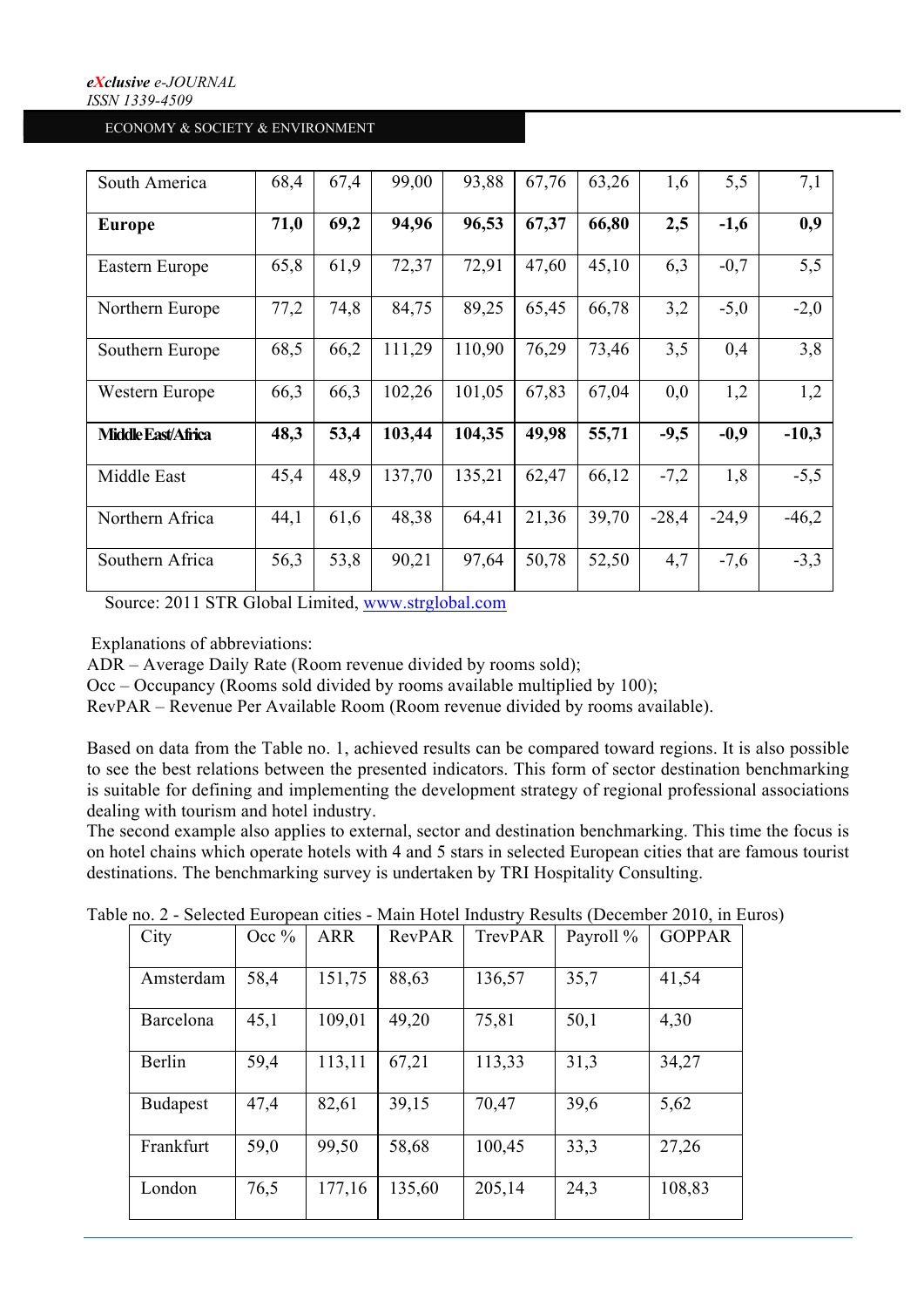| Paris  | 69,0 | 173,72 | 119,82 | 192,88 | 44,0 | 47,51 |
|--------|------|--------|--------|--------|------|-------|
| Prague | 58,0 | 80,74  | 46,79  | 92,82  | 25,0 | 23,13 |
| Vienna | 74,7 | 136,56 | 102.04 | 178,70 | 33,9 | 59,74 |
| Zurich | 73,7 | 151,14 | 111,39 | 206,67 | 35,1 | 63,52 |

Source:TRI Hospitality Consulting 2010, http://www.hotstats.com/Home.apx?pID=57-0

Explanations of abbreviations:

ARR – Average Room Rate (the total bedroom revenue for the period divided by the total bedrooms occupied during the period);

TrevPAR – Total Revpar (the combined total of all revenues divided by the total available rooms during the period);

Payroll - the payroll for all hotels in the sample as a percentage of total revenue;

GOP PAR - the Total Gross Operating Profit for the period divided by the total available rooms during the period.

London, Vienna and Zurich are the cities with hotel occupancy percentage above 70. The highest average room rate was achieved in London, Paris, Amsterdam and Zurich, over 150 Euros. The largest revenue per room was realized in London, Paris, Zurich and Vienna, over 100 Euros. The leading cities of the total revenue per available room are Zurich and London (over 200 Euros), as well as Paris and Vienna (over 150 Euros). The largest share of the payroll in total revenue can be seen in Barcelona and Paris, and the smallest in London and Prague. The highest Total Gross Operating Profit per available room is realized in London, over 100 Euros. It can be concluded that London is the European city with the best indicators of hotel chain business in hotels with 4 or 5 stars. London could serve as a benchmark for the development of hotel industry in European cities. According to indicators realized in London, limited standards required to achieve an adequate level of quality can be set by hotel companies and municipal tourist and hotel associations.

# **BENCHMARKING AS A TOOL FOR HOTEL PRODUCT QUALITY RATING**

An external type of competitive benchmarking as a tool for measuring quality is usually applied in the hotel industry. Applying this type of benchmarking is widespread among international hotel chains. Each hotel chain has its own internal standards which are obligatory for all hotels under the same name. These standards apply to all the key tangible and intangible components of an integrated hotel product. They may be the subject of external competitive benchmarking. These standards are intended to perceive own position in relation to competitors who achieve the best results in the market. Comparative analysis of own and competing standards can assist in reviewing and setting new standards in those parts of the hotel where the worst results are achieved.

Customer satisfaction is an important indicator of hotel product quality that is used in benchmarking. The main indicator of customer satisfaction is the Customer Satisfaction Index (CSI). Among the best known techniques of objective measurement of customer satisfaction of products and services is the U.S. index of consumer satisfaction / ACSI - American Customer Satisfaction Index / (Gerson, 1994). ACSI model determines the degree of customer satisfaction on a particular methodology, based on measurement of customer expectations, perceived (received) and perceived quality (derived) values. Customer expectations are formed based on the perceived needs and external stimuli. For example, condition, location, layout and equipment of the tourist and hotel facilities, or conduct, professionalism, appearance of employees can have a significant impact on the formation of expectations. Perceived quality of customer experience includes the value of services carried out. Perceived value is a value that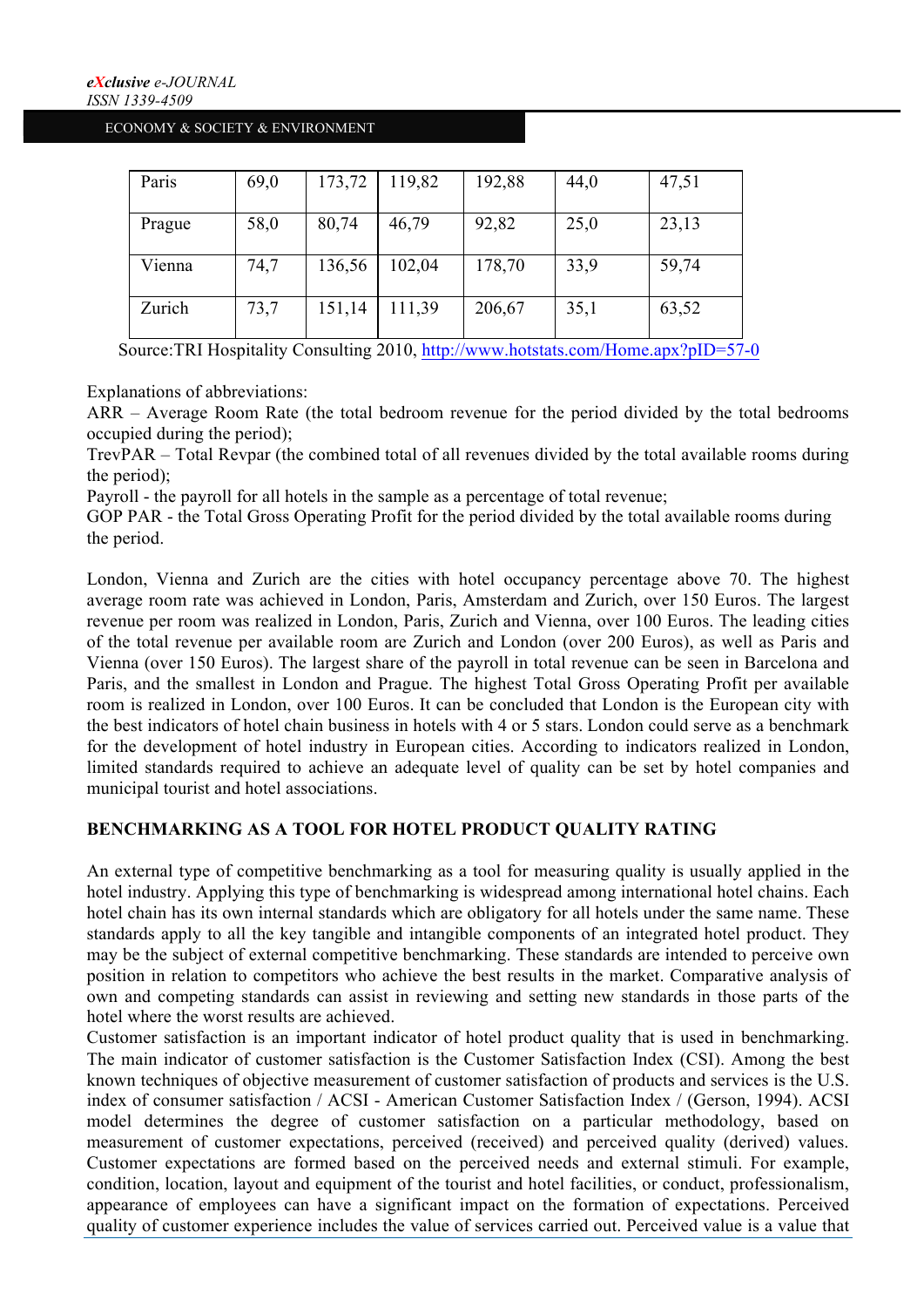expresses the degree of compliance of the customer's expectations and perceived quality of services implemented. The average ACSI is expressed as a percentage (of a possible 100%) and the result is derived on the basis of three key components: the degree of overall satisfaction, the degree of fulfillment of expectations and the degree of deviation from the ideal.

Modeled on the U.S., the ECSI (European index of consumer satisfaction) has developed to be based on its own methodology to objectively investigate the behavior of European consumers and their degree of satisfaction. Taking into account the variations in consumer behavior depending on the impact of ethnosociological, socio-economic and physical-geographical factors, many countries have developed their own methodology for calculating the index of consumer satisfaction (Kosar, Đurišić, 2010).

The example of the best ranked hotels in Berlin, based on the Customer Satisfaction Index in the period from March 2010 to February 2011 is presented in Table no. 3.

| Hotel                                                    | GRI % |
|----------------------------------------------------------|-------|
| The Ritz-Carlton Berlin (The Ritz-Carlton Hotel Company) | 94,69 |
| The Regent Berlin (Rezidor Hotel Group)                  | 94,36 |
| Casa Camper Berlin (Casa Camper)                         | 94.02 |
| Alma Schlosshotel im Grunewald (AlmaHotels)              | 93,93 |
| The Circus Hotel (The Circus)                            | 93,88 |
| Grand Hyatt Berlin (Hyatt Hotels Corporation)            | 93,16 |
| Adlon Kempinski Berlin (Kempinski Hotels)                | 92,85 |
| Swissôtel Berlin (Swissôtel Hotels & Resorts)            | 92,57 |
| Hotel de Rome (The Rocco Forte Collection)               | 92,47 |
| The Mandala Hotel (The Mandala Hotel GmbH)               | 92,22 |

Table no. 3 – The Best Hotels in Berlin according to GRI

Source: ReviewPro. March 8, 2011, http://www.reviewpro.com/reviewpro-announces-top-10-hotels-inberlin-according-to-online-guest-satisfaction-2238

The ranking is based on the Global Review Index (GRI), a proprietary algorithm developed by ReviewPro in conjunction with leading hotel industry experts. ReviewPro provides the analysis, customer intelligence, competitive benchmarking and reporting needed to help hotel professionals more effectively manage their organization. GRI enables hotels to know their current quality score, track their performance over time and compare their online reputation to their competitors or to other hotels within their chain with a single index. The GRI takes into account user reviews from over 70 million online reviews across 60 travel review sites and Online Travel Agencies. Currently, the Global Review Index is being used both as a key internal metric and to establish online reputation objectives for numerous hotels around the world.

The efficiency of benchmarking in the process of evaluation hotel product quality is based on the availability of necessary data and information and on their mutual comparability. Hotels that have been introduced to the QMS ISO9001 standards are at an advantage compared to others. Documentation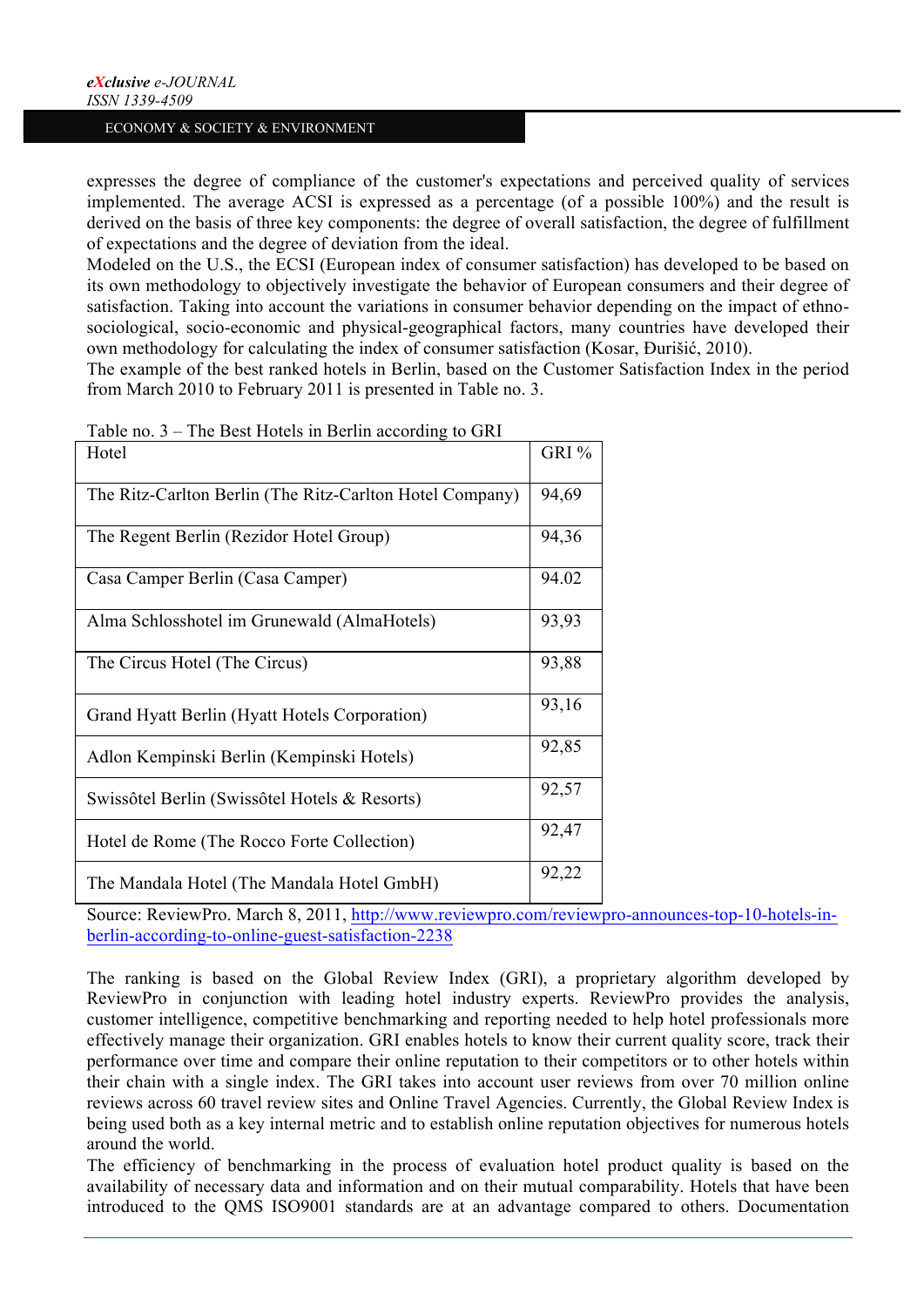Management is an integral part of the QMS. It enables permanent monitoring of basic indicators of business. This ensures comparability with its competitors in the process of benchmarking.

During the introduction of the QMS in the hotel it is important to properly define all the components of hotel product quality, as well as the means of their monitoring and measurement. OMS requires constant improvement as one of eight key principles. To make these improvements contributed to the achievement of hotel strategic goals it is necessary to apply the benchmarking method.

The internal benchmarking is also applied in the hotel industry. This type of benchmarking is mostly used by international hotel chains. International hotel chains compare hotel business consisted, and measure possible deviations from established standards. However, internal benchmarking can be applied inside a hotel. It is known that the hotel product consists of different components, so it is difficult to achieve consistent quality of each. Also are known the specificities of consumption of multiple products during the hotel guest's stay at the hotel. These specificities may be authorized to inconsistency of hotel product quality. It is therefore important to build a methodology for internal benchmarking. In this way we can compare the quality of the components of different organizational units in the hotel.

For business efficiency in the hotel industry should be applied various types of benchmarking, both external, and internal.

## **CONCLUSION**

For the successful implementation of benchmarking it is necessary to develop the activities of specialized companies that follow the main indicators of doing business in hotel industry and develop instruments for measuring quality, hiring top hotel experts. The paper demonstrates that such companies exist in developed countries. In Serbia, even in the nearest environment, the use of benchmarking in hotel industry is still at an early stage. A good idea would be to form regional associations of hotel experts who would through their consulting activities and services provide benchmarking. This means help in choosing the appropriate type of benchmarking, indicators of quality that are the subject of comparisons, as well as determining the limits of standards that guarantee the success of the business. On this way it is possible to achieve a significant contribution to increasing the quality of hotel products and to developing hotel industry by using benchmarking methods.

## **BIBLIOGRAPHY:**

- 1. Ahmed, P. & Rafi q, M. (1998.), Integrated Benchmarking: a Holistic Examination
- 2. of Select Technics for Benchmarking Analysis. Benchmarking for Quality Management and Technology, Vol. 5(3), str. 1-10
- 3. Dumford, Sh.(2007), Benchmarking: How to Make the Best Decisions for Your Practice, Nuesoft Technologies, Inc.
- 4. Ferišak, V. (1998.), Benchmarking u nabavi, Računovodstvo, revizija i fi nancije, Zagreb RIFIN, br.3.
- 5. Fong, W.S, Cheng, E. W. L., Ho, D. C. K., 1998., Benchmarking: a General Reading for Management Practioners, Management Decision. MCB University Press
- 6. Gerson, R. F., (1994), *Measuring Customer Satisfaction*, Kogan Page, London
- 7. Jafari, Jafar, 2000., Encyclopedia of Tourism. London: Routledge
- 8. Kotler, P. (1994.), Marketing Managament, Analysis, Planing, Implementation and Control, New Yersey: Prentice Hall
- 9. Kosar, Lj., Đurišić, B.(2010), Menadžment kvaliteta u hotelijerstvu, VHŠ, Beograd
- 10. Spendolini, M.J. (1992.), The Benchmarking Book. New York: AMACON
- 11. Wőber, K. W, (2001.), Benchmarking for Tourism Organizations, An eGuide for
- 12. Tourism Managers, National Laboratory for Tourism and eCommerce
- 13. http://www.strglobal.com
- 14. http://www.hotstats.com/Home.apx?pID=57-0